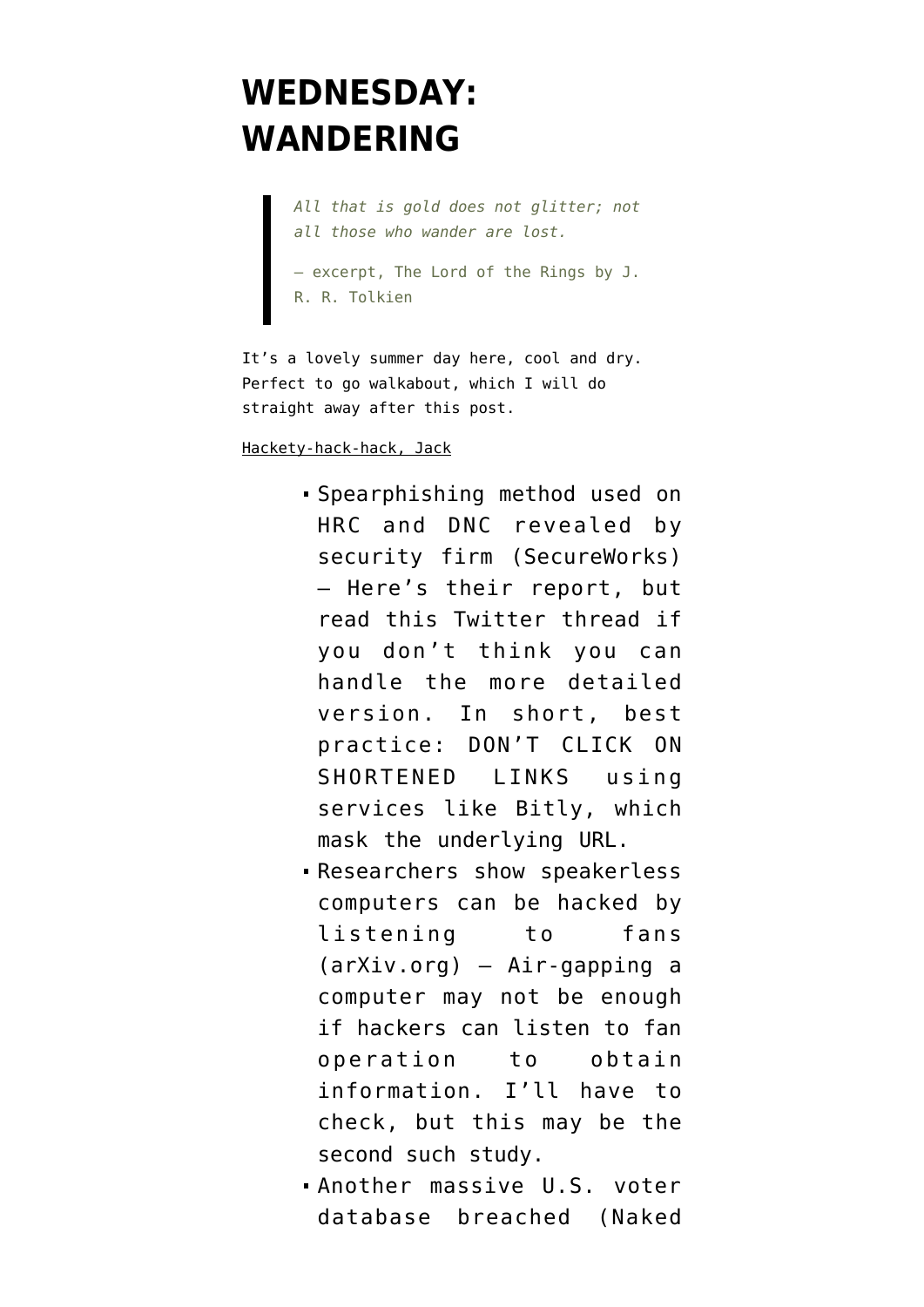Security) — This time 154 million voters' data exposed, revealing all manner of details. 154M is larger than the number of voters in the 2012 general election, though smaller than the 191M voters' records breached in December. At least this time the database owner slammed the breach shut once they were notified of the hole by researcher Chris Vickery. Nobody's fessed up to owning the database involved in the the December breach yet.

- [Speaking of Vickery:](https://www.reddit.com/r/privacy/comments/4q840n/terrorism_blacklist_i_have_a_copy_should_it_be/) [Terrorism databased leaked](https://www.reddit.com/r/privacy/comments/4q840n/terrorism_blacklist_i_have_a_copy_should_it_be/) (Reddit) — Thomson-Reuters' database used by governments and banks to identify and monitor terrorism suspects was leaked (left open?) by a third party. Vickery contacted Thomson-Reuters which responded promptly and closed the leak. Maybe some folks need to put Vickery on retainer…
- [Different kind of hack:](http://www.scotsman.com/news/natalie-mcgarry-publicly-rebuffs-donald-trump-fundraising-plea-1-4164192) [Trump campaign hitting up](http://www.scotsman.com/news/natalie-mcgarry-publicly-rebuffs-donald-trump-fundraising-plea-1-4164192) [overseas MPs for cash? Or is](http://www.scotsman.com/news/natalie-mcgarry-publicly-rebuffs-donald-trump-fundraising-plea-1-4164192) [he?](http://www.scotsman.com/news/natalie-mcgarry-publicly-rebuffs-donald-trump-fundraising-plea-1-4164192) (Scotsman) — There are reports that Trump's campaign sent fundraising emails received by elected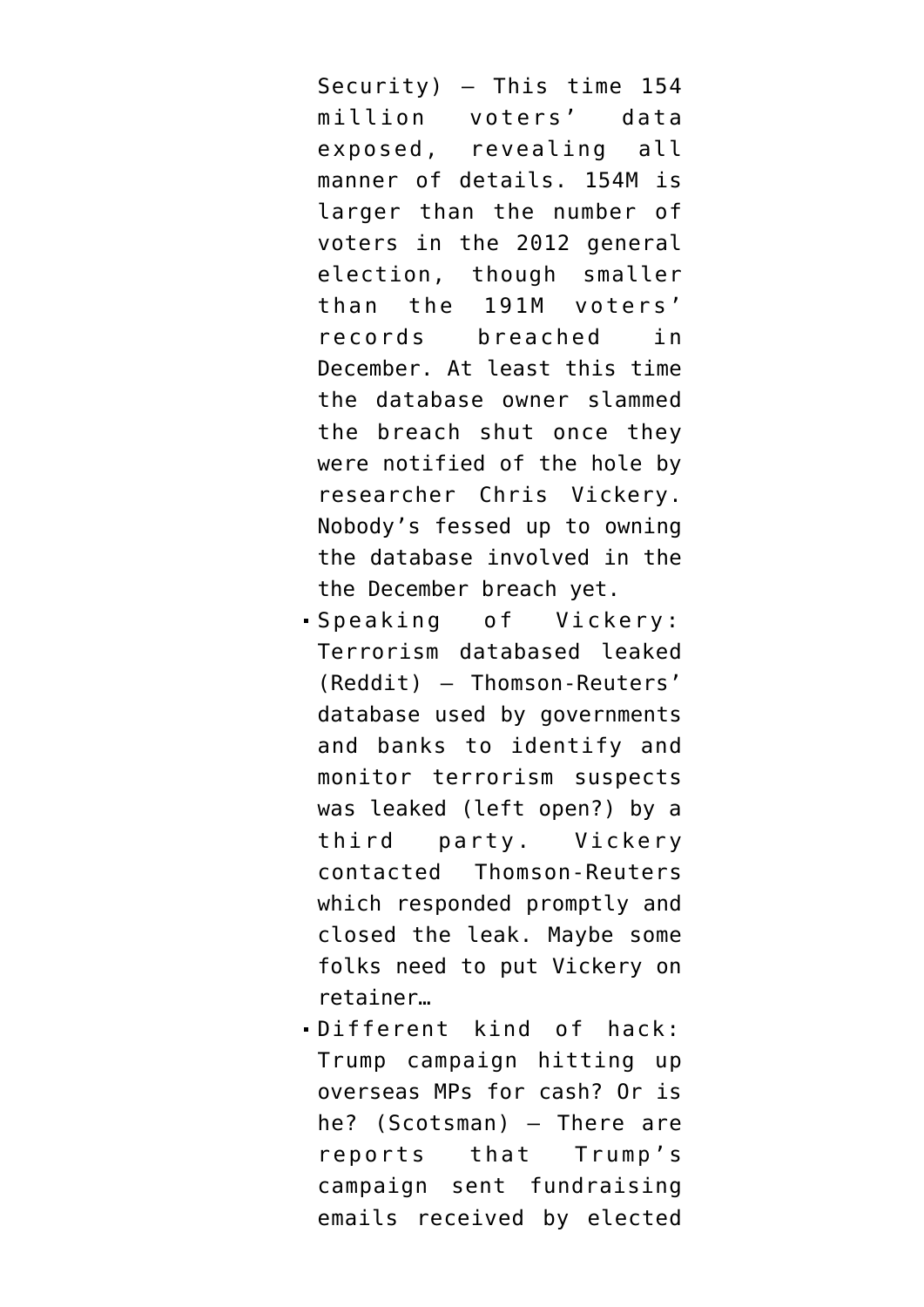representatives in the UK and Iceland. Based on what we know now about the spearphishing of HRC and DNC, has anybody thought to do forensics on these emails, especially since government officials are so willing to share them widely? Using these kinds of emails would be a particularly productive method to spearphish government and media at the same time, as well as map relationships. Oh, and sow dissension inside the Trump family, urm, campaign. On the other hand, lack of response from Trump and team suggests it's all Trump.

## Makers making, takers taking

- [Apple granted a patent to](http://9to5mac.com/2016/06/28/apple-patent-infra-red-block-photos/) [block photo-taking](http://9to5mac.com/2016/06/28/apple-patent-infra-red-block-photos/) (9to5Mac) — The technology relies on detecting infrared signals emitted when cameras are used. There's another use for the technology: content can be triggered to play when infrared signal is detected.
- [Government suppressing](http://www.bloomberg.com/news/articles/2016-06-08/congratulations-your-genius-patent-is-now-a-military-secret) [inventions as military](http://www.bloomberg.com/news/articles/2016-06-08/congratulations-your-genius-patent-is-now-a-military-secret) [secrets](http://www.bloomberg.com/news/articles/2016-06-08/congratulations-your-genius-patent-is-now-a-military-secret) (Bloomberg) — There's merit to this,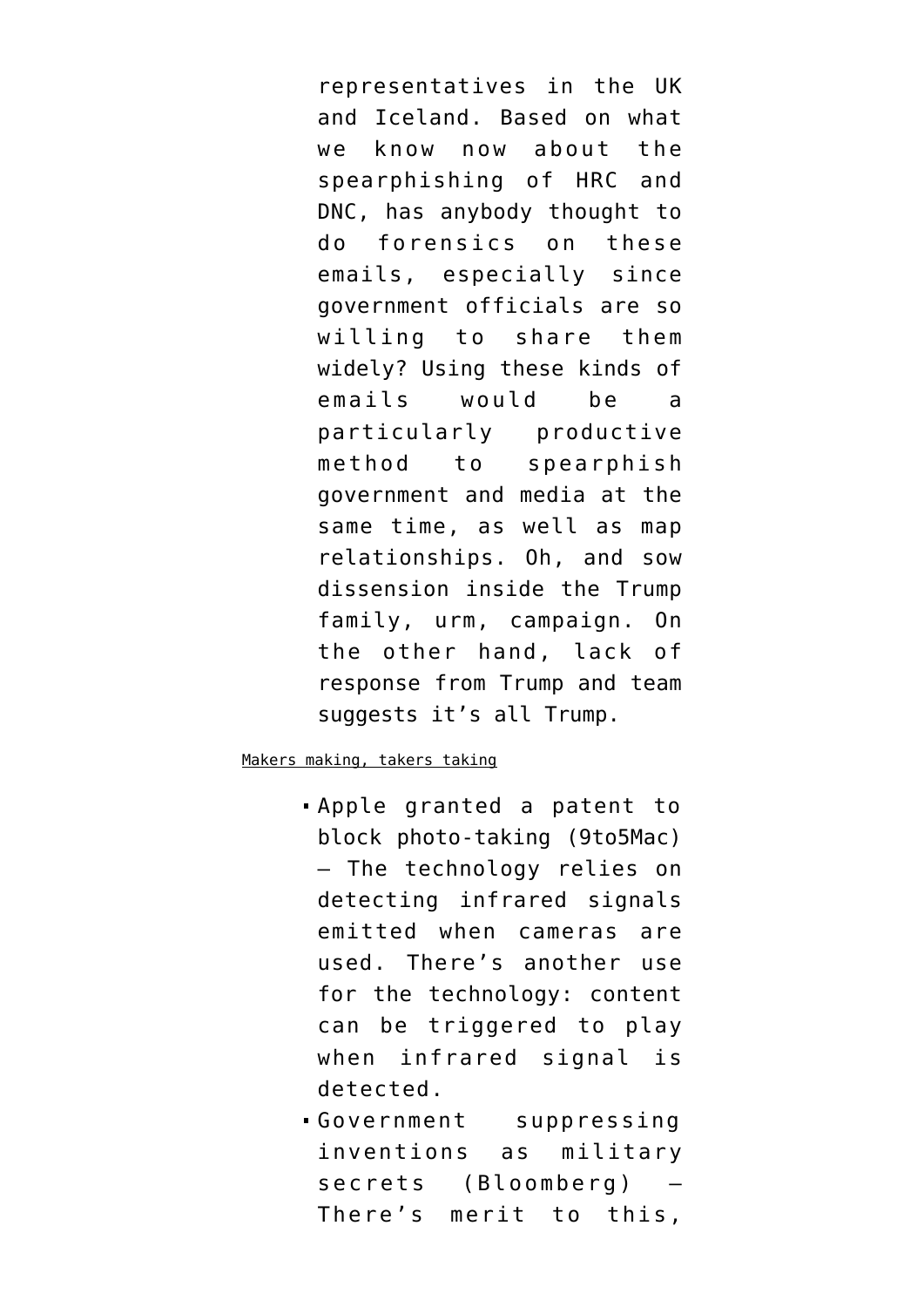preventing development of products which may undermine national security. But like bug bounties, it might be worth paying folks who identify methods to breach security; it's a lot cheaper than an actual breach, and a bargain compared to research detecting the same.

- [Google wants to make its own](http://www.telegraph.co.uk/technology/2016/06/26/google-to-step-up-smartphone-wars-with-release-of-own-handset/) [smartphone](http://www.telegraph.co.uk/technology/2016/06/26/google-to-step-up-smartphone-wars-with-release-of-own-handset/) (Telegraph-UK) — This is an effort apart from development of the modular Ara device, and an odd move after ditching Motorola. Some tech industry folks say [this doesn't make sense](http://arstechnica.com/gadgets/2016/06/for-google-building-its-own-smartphone-doesnt-make-a-lot-of-sense/). IMO, there's one big reason why it'd be worth building a new smartphone from the ground up: security. Google can't buy an existing manufacturer without a security risk.
- [Phonemaker ZTE's spanking](http://www.reuters.com/article/us-zte-usa-sanctions-idUSKCN0ZD2W2) [for Iran sanction violations](http://www.reuters.com/article/us-zte-usa-sanctions-idUSKCN0ZD2W2) [deferred](http://www.reuters.com/article/us-zte-usa-sanctions-idUSKCN0ZD2W2) (Reuters) — This seems kind of odd; U.S. Commerce department agreed to a reprieve if ZTE cooperated with the government. But then think about the issue of security in phone manufacturing and it makes some sense.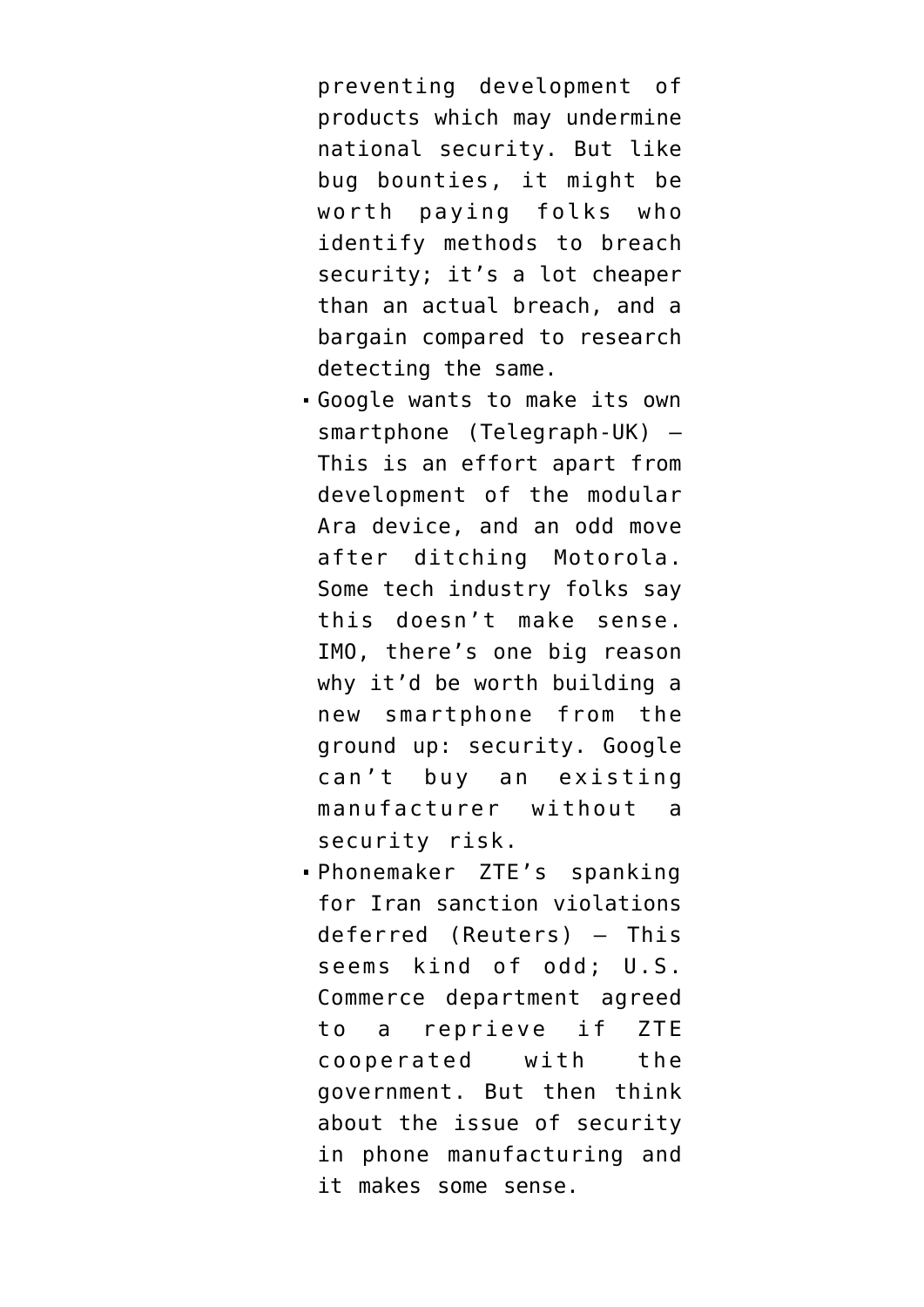- [EU health commissioner](https://ec.europa.eu/commission/2014-2019/andriukaitis/blog/thoughts-weareseat123_en) [Andriukaitis' response to](https://ec.europa.eu/commission/2014-2019/andriukaitis/blog/thoughts-weareseat123_en) [Nigel Farage's insulting](https://ec.europa.eu/commission/2014-2019/andriukaitis/blog/thoughts-weareseat123_en) [remarks](https://ec.europa.eu/commission/2014-2019/andriukaitis/blog/thoughts-weareseat123_en) (European Commission) — Farage prefaced his speech to European Commissioners yesterday by saying "Most of you have never done a proper day's work in your life." Nice way to win friends and influence people, huh? Dr. Vytenis Andriukaitis is kinder than racist wanker Farage deserves.
- [Analysis of next couple](https://twitter.com/AlexWhite1812/status/748194632295649280) [years post-Brexit](https://twitter.com/AlexWhite1812/status/748194632295649280) (Twitter) — Alex White, Director of Country Analysis at the Economist Intelligence Unit, offers what he says is "a moderate/constructive call" with "Risks definitely to the downside not to the upside." It's very ugly, hate to see what a more extreme view would look like. A pity so many Leave voters will never read him.

## Follow-up: Facebook effery

Looks like Facebook's [thrown in the towel on](https://www.theguardian.com/technology/2016/jun/29/facebook-privacy-secret-profile-exposed) [users' privacy](https://www.theguardian.com/technology/2016/jun/29/facebook-privacy-secret-profile-exposed) altogether, opening personal profiles in a way that precludes anonymous browsing. Makes the [flip-flop on users' location](https://www.emptywheel.net/2016/06/28/facebooks-flip-flop-is-it-a-law-enforcement-thing/) look even more sketchy. (I can't tell you anymore about this from personal experience